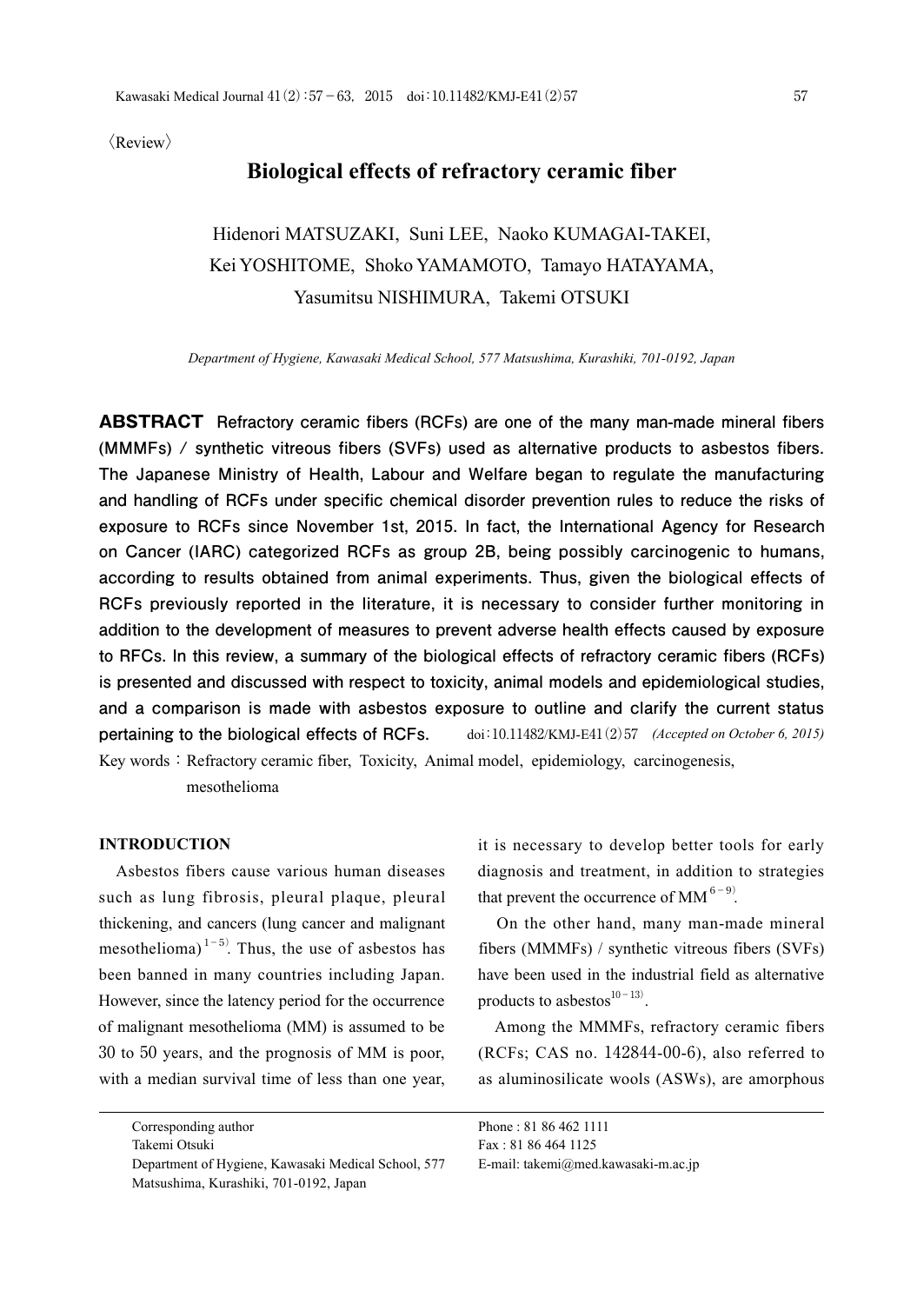fibers that possess several features such as hightemperature insulation, resistance to thermal shock, light weight, and corrosion resistance. The chemical composition comprises  $30-60\%$  Al<sub>2</sub>O<sub>3</sub>, 40-60% SiO<sub>2</sub> and 0-20% R<sub>n</sub>O<sub>m</sub> (R is Cr or Z)<sup>14-16</sup>. However, the safe usage and production of RCFs should be considered since there is a fear of adverse biological effects given the fibrous characteristics. In fact, the International Agency for Research on Cancer (IARC) categorized RCFs as group 2B, being possibly carcinogenic to humans, according to results obtained from animal experiments $^{17}$ . Moreover, the Japanese Ministry of Health, Labour and Welfare regulates the manufacturing and handling of RCFs under the specific chemical disorder prevention rules to reduce the risks of exposure to RCFs since November 1st,  $2015^{18}$ .

At this point, it will be important to summarize the biological effects of RCFs to establish a better understanding for the prevention of excess exposure to RCFs in workers involved in the RCF manufacturing industry.

#### *Biopersistence*

Several reports have described the biopersistence of SVFs and amosite asbestos in the rat lung following inhalation, since the toxicity of fibers is mainly dependent on the concentrations in the body, dimension of the fibers (length, width, thickness and aspect ratio) and biopersistence<sup>15, 19-21)</sup>. From these reports, the durability of RCFs expressed as  $K_{dis}$  (ng/cm<sup>2</sup>/h); kinetic constant for dissolution) was reported as  $8.0^{15,21}$ . Since the durability of crocidolite was reported as 0.3, RCFs possess relatively lower durability than asbestos fibers, however, they possess higher durability than other SVFs such as rockwool and glasswool. Additionally, although many reports have shown results with respect to biopersistence, detailed methods of exposure such as duration are lacking. However, taken together with the many reports  $15, 19-22$ , it

is clear that RCFs possess significantly lower bioresistence compared to asbestos fibers, but greater bioresistence compared to other SVFs.

#### *Toxicological bioassays in animals*

Bioassays using animals are usually performed by intraperitoneal implantation $23-25$ , intrapleural implantation $16,25$ , intratracheal instillation $26$  and chronic inhalation $23-29$ . Although the length and doses of fibers and experimental animals (Wistar rats, Osborne-Mendel rats and Syrian golden hamsters) varied, the intraperitoneal $^{23-25)}$  and intrapleural implantation<sup>16,25)</sup> methods yielded mesothelioma, sarcoma and adenoma. Intratracheal studies also showed the occurrence of lung tumors such as adenoma, carcinoma and mesothelioma, even though the incidence was lower than that observed with the implantation studies $^{26}$ . Additionally, results of studies involving chronic inhalation varied, from no pulmonary tumors being observed to the occurrence of tumors including pulmonary adenoma, carcinoma, and pleural mesothelioma<sup>23-29)</sup>.

However, there are certain criticisms regarding animal studies. For example, although the intraperitoneal and intrapleural implantation methods may be useful in exploring fiber-related carcinogenic mechanisms, the relevance to human exposure conditions has not been delineated. Additionally, there is the possibility of over-loading animals with the fibers. As mentioned above, since the durability and biopersistence of fibers are important factors in the evaluation of toxicity, it is very difficult to apply the results of animal models to the occupational exposure of humans to fibers.

Given that regulatory rules need to be implemented to protect the health of workers, and due consideration be given to the variety of occupational sites and exposure situations that exist, it is inappropriate to simply wait for the appearance of adverse effects in workers before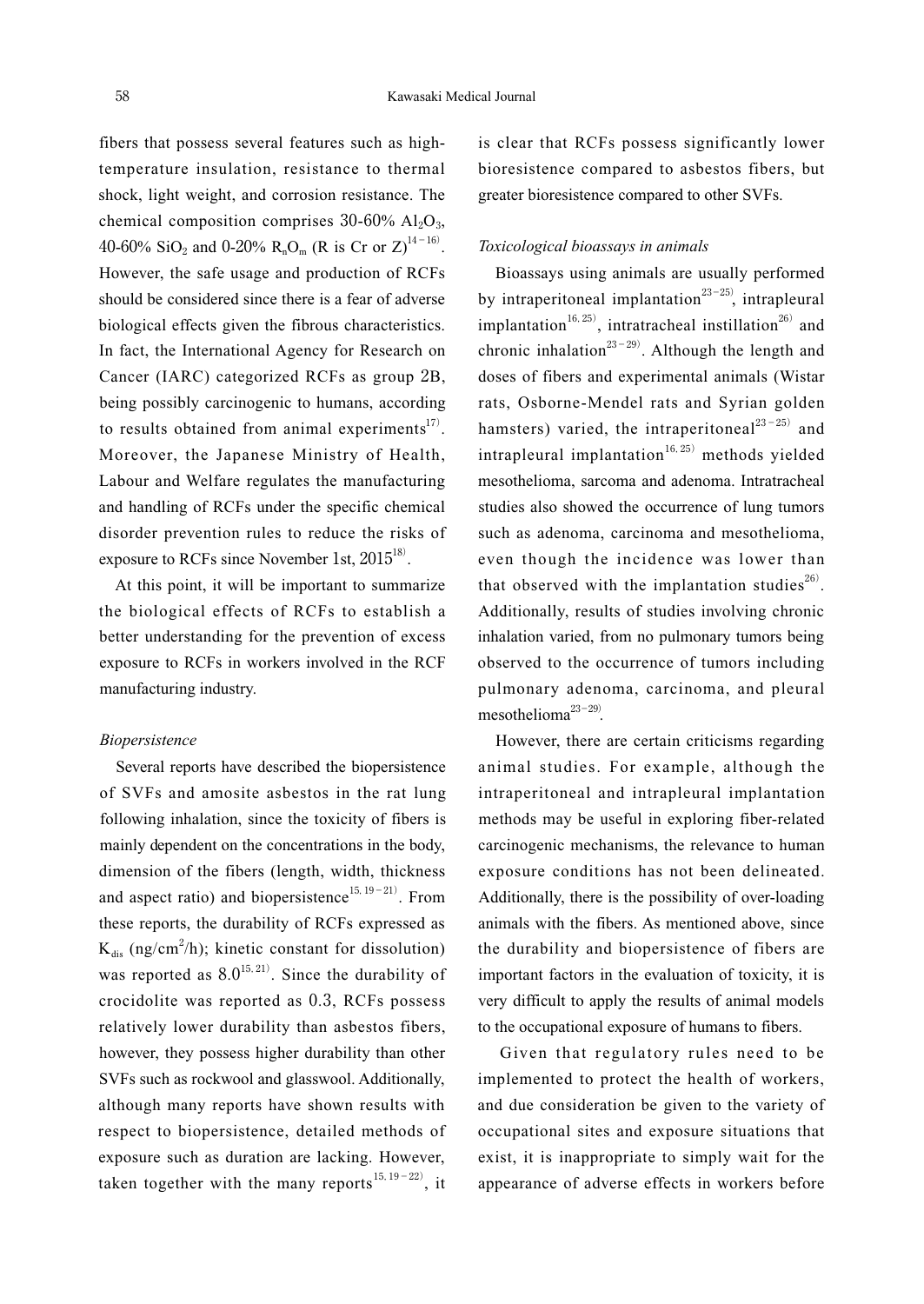regulations are formulated and enacted. Thus, the results from animal models investigating fibers and various chemicals should be considered in the categorization of harmful effects, especially in terms of carcinogenesis.

#### *Epidemiological studies*

RCFs were initially commercialized during the 1950s in the United States, late 1960s in Europe, middle of the 1970s in South Africa and Australia, and then spread to the rest of the world $^{30)}$ . As mentioned above, in addition to the results of animal model studies demonstrating the carcinogenic effects of RCFs, some epidemiological studies were performed.

The initial cross-sectional study in the U.S. showed that significantly higher pulmonary symptoms such as dyspnea were present in production workers compared to non-production workers in the RCF handling and manufacturing industries<sup>31)</sup>. The incidence of pulmonary symptoms was 29.6% in production workers and 11.3% in the nonproduction population with a significant odd ratio of 2.9 (Confidence interval (CI) : 1.4-6.2). Other studies also represented the relationship between recent exposure and dry cough, nasal obstruction and stimulatory symptoms in eye and skin, a positive relationship between RCF exposure and dyspnea, and a relationship between accumulative exposure and various pulmonary disorders including chronic bronchitis, dyspnea, recurrent respiratory diseases, and pleural pain. Regarding pulmonary function examinations, although forced expiratory volume in one second  $(FEV_{1,0})$  was the same for production workers and the non-production population, forced vital capacity'FVC) was lower in RCF production workers compared to present or past smokers. The decrease in FVC in fiber-handling workers was not specific for RFCs. It has also been reported in the asbestos-handling population $32$ . Additionally, one report using a rat model demonstrated that RCFs and tobacco smoke additively induced cellular toxicity in the  $\text{lung}^{33}$ .

Regarding pleural plaque and fibrotic changes in the lung interstitium, although insufficient epidemiological studies have been performed, accumulative exposure to RCFs seemed to induce pleural changes diagnosed by radiological examination every three years<sup>34)</sup>. However, these reports failed to detail the interstitial changes of the lung. Another study also showed the occurrence of pleural plaque in workers handling RCFs<sup>35)</sup>.

#### *What about carcinogenesis?*

Relatively few studies have demonstrated the occurrence of lung cancers in workers exposed to RCFs, and no statistically significant relationship was found between the occurrence of lung cancer and exposure to  $RCFs^{36-40}$ .

However, there is one report of interest regarding the mortality of workers that handled  $RCFs^{39}$ . Among the deaths, heart disease, respiratory system diseases, digestive system diseases, accidents, violence, and cancers including total cancers, digestive, respiratory, urinary and other sites, only cancer in urinary organs showed significant high mortality with a 344.8 standardized mortality ratio (SMR; 95% CI: 111.6-805.4), although there were no excess mortality in all deaths, cancers, and respiratory diseases including mesothelioma. There is no immediate explanation to account for the excess death involving urinary cancer in the RCFexposed population, and further studies are required.

# *Other biological effects of RCFs*

Regarding other cellular and molecular biological effects of RCFs, there are some reports that have focused on the immune system, since the immune system particularly in the lung is important as the initial response to recognize foreign substances entering the body.

Using rat alveolar macrophages exposed *in vitro* to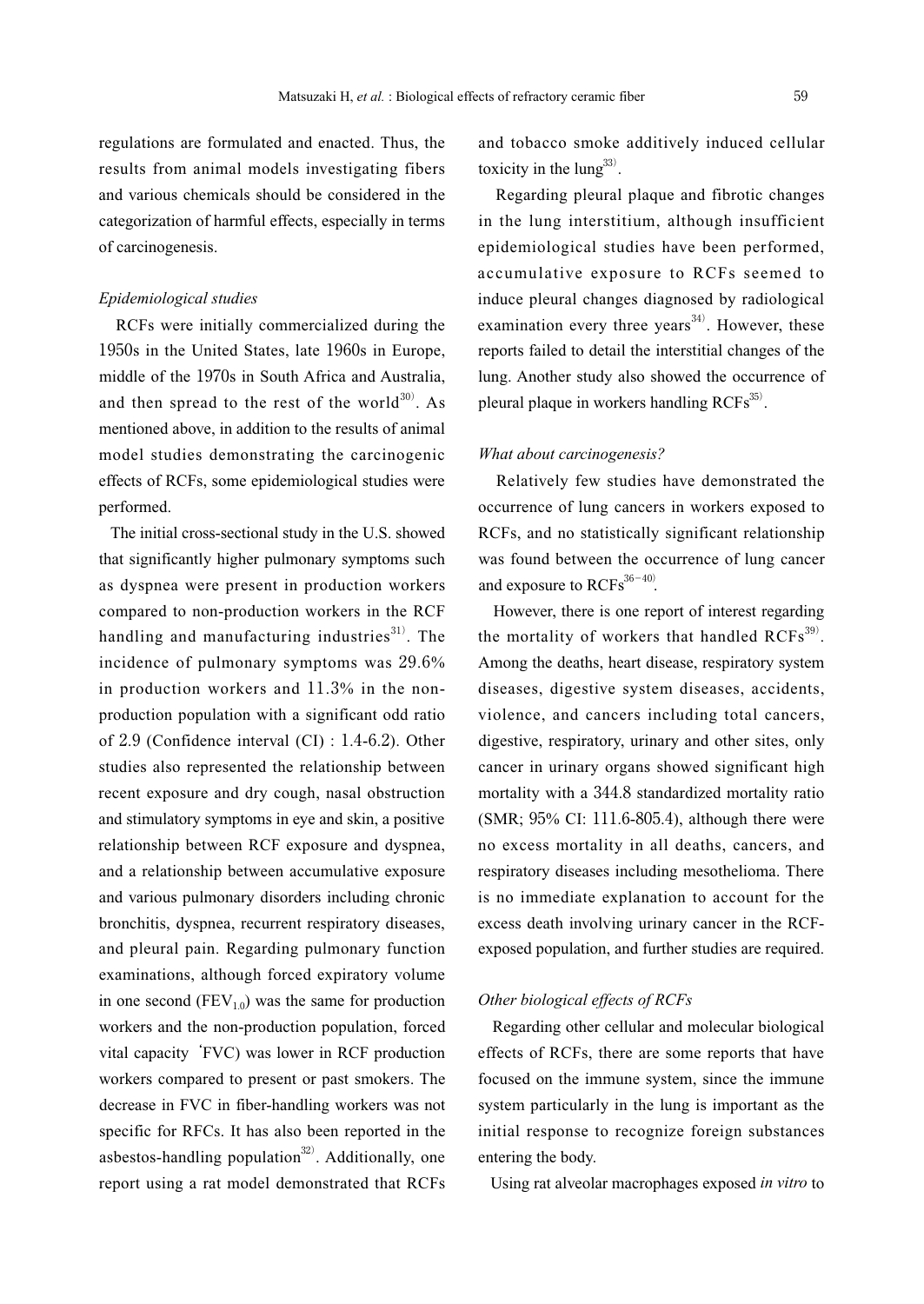

Fig. legend

Summary of biological effects of refractory ceramic fibers (RCFs), in terms of toxicity, animal models and epidemiological studies, and a comparison with asbestos exposure.

various fibers including crocidolite, RCF, silica and titanium dioxide (TiO<sub>2</sub>) as the control, Leikauf *et al.* studied the release of eicosanoids and cytokines $41$ . RCF induced the release of eicosanoids and tumor necrosis factor (TNF), although the extent of the release was lower compared to that of macrophages exposed to crocidolite.

Morimoto *et al.* examined mRNA expression in rat alveolar macrophages exposed to various mineral fibers and tobacco smoke<sup>42)</sup>. They showed an enhancement in mRNA expression of interleukin (IL)- $1\alpha$  by cigarette smoke, IL- $1\alpha$ , IL-6 and TNF  $\alpha$  by chrysotile asbestos, inducible nitric oxide synthase (iNOS), IL-6 and basic fibroblast growth factor (bFGF) by chrysotile with cigarette smoke, in addition to IL-1 $\alpha$  and TNF $\alpha$  by RCF, and IL-1 $\alpha$ 

and bFGF by RCF with cigarette smoke. Since cytokines such as IL-1 $\alpha$ , iNOS and bFGF are known to play an important role in remodeling of the lung, these cytokines may be important in cases of lung injury and remodeling caused by exposure to mineral fibers.

Additionally, Tulnska *et al.* performed intratracheal instillation of RCF (1 mg/animal) using male Sprague Dawley rats<sup>43)</sup>. They showed a proliferative response in spleen T cells caused by mitogen, and T cell-dependent B cell activation induced by mitogen was lower compared to control animals.

Moreover, we also reported apoptosis in human peripheral blood mononuclear cells (PBMCs) caused by various MMMFs including  $RCF<sup>44</sup>$ . This report showed that apoptosis in PBMCs was caused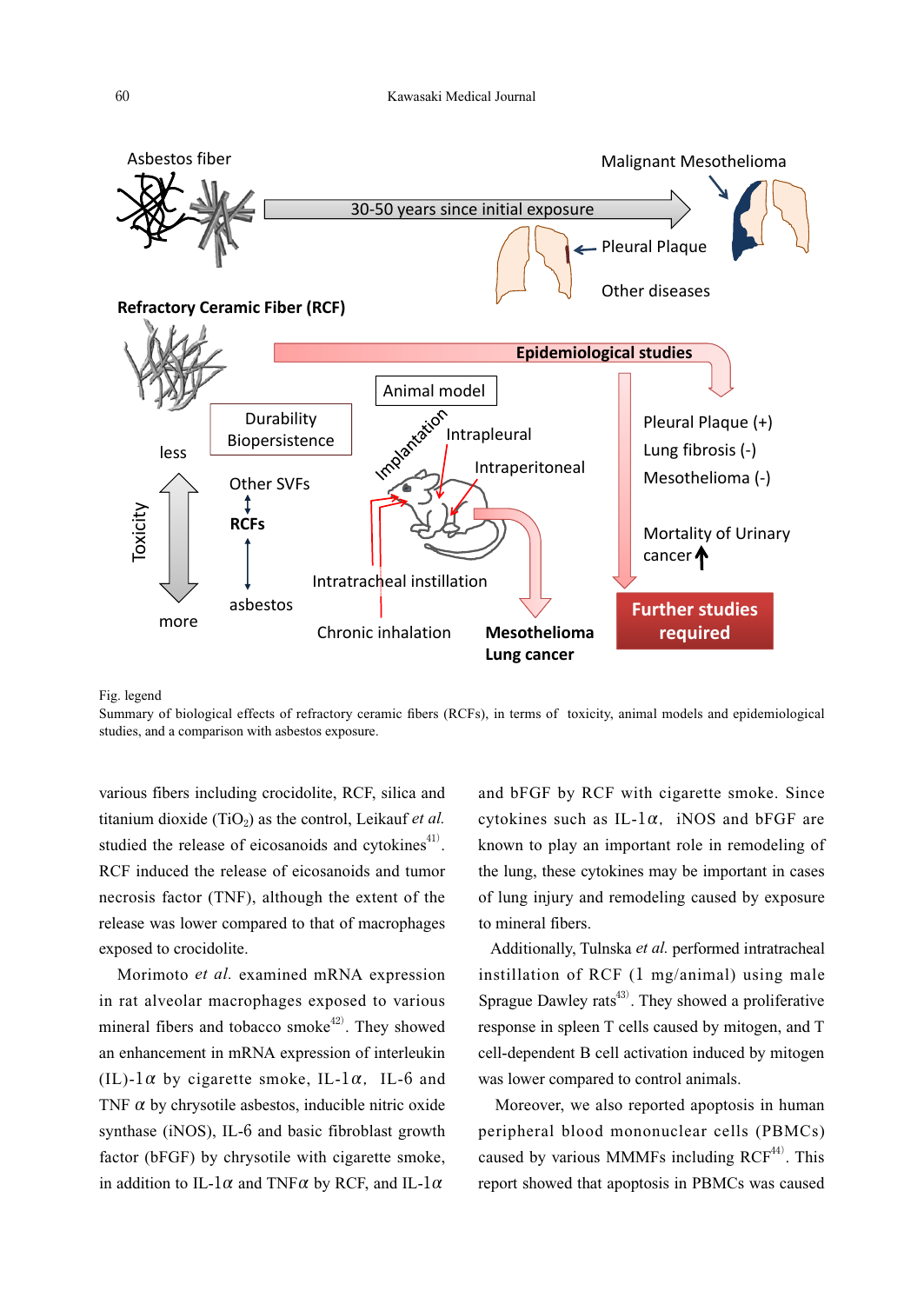by chrysotile asbestos as well as other MMMFs such as RCF, rockwool, glasswool and wollastorite, with overexpression of apoptosis-related genes. The degree of occurrence and level of gene expression induced by RCFs were lower compared to chrysotile, but greater than other fibers.

Taken together with these studies, the immunological effects of RCFs may be intermediate, although lower than that of asbestos and greater than in the case of other SVFs. Our laboratory has been investigating the immunological effects of asbestos fibers and found a reduction in anti-tumor immunity in T cells, natural killer cells, and CD8-positive cytotoxic T cells. Further studies are needed to elucidate the alteration in anti-tumor immunity caused by exposure to RCFs.

#### **CONCLUSION**

Given the impending enforcement of the law regarding the specific chemical disorder prevention rules to reduce the risks of exposure to RCFs from November 1st, 2015, the biological effects of RCFs should be carefully monitored and explored since we have to avoid the same disaster that occurred as a result of exposure to asbestos. For example, radiological monitoring of workers handling RCFs for manufacturing needs to be performed, in addition to checking the past chest X-P taken in standard medical check-ups from the viewpoint of pneumoconiosis monitoring. Moreover, cellular and molecular studies should be performed to detect any adverse effects of RCFs, and if present, facilitate the development of strategies that prevent carcinogenesis caused by exposure to RCFs.

#### **ACKNOWLEDGEMENTS**

This review was written based on the symposium lecture presented by Takemi Otsuki (corresponding author) at the third annual meeting of the Japan Association for the Study of Fiber Materials, on August 7th, 2015 at the Buddhism Conduction

Center Building, Minato-ku, Tokyo, Japan.

# **CONFLICT OF INTEREST**

All authors have no conflict of interest to declare regarding the contents of this review.

## **REFERENCES**

- 1) Huncharek M: The biomedical and epidemiological characteristics of asbestos-related diseases: a review. Yale J Biol Med 59: 435-451, 1986
- 2) Rom WN, Travis WD, Brody AR: Cellular and molecular basis of the asbestos-related diseases. Am Rev Respir Dis 143: 408-422, 1991
- 3)Lordi GM, Reichman LB: Pulmonary complications of asbestos exposure. Am Fam Physician 48: 1471-1477, 1993
- 4)Kamp DW, Weitzman SA: Asbestosis: clinical spectrum and pathogenic mechanisms. Proc Soc Exp Biol Med 214: 12-26, 1997
- 5) Boutin C, Schlesser M, Frenay C, Astoul P: Malignant pleural mesothelioma. Eur Respir J 12: 972-981, 1998
- 6) Campbell NP, Kindler HL: Update on malignant pleural mesothelioma. Semin Respir Crit Care Med 32: 102- 110, 2011. doi: 10.1055/s-0031-1272874
- 7) Takigawa N, Kiura K, Kishimoto T: Medical treatment of mesothelioma: anything new? Curr Oncol Rep 13: 265-271, 2011. doi: 10.1007/s11912-011-0172-1
- 8) Mineo TC, Ambrogi V: Malignant pleural mesothelioma: factors influencing the prognosis. Oncology (Williston Park) 26: 1164-1175, 2012
- 9) Calabrò L, Maio M: Immune checkpoint blockade in malignant mesothelioma. Semin Oncol 42: 418-422, 2015. doi: 10.1053/j.seminoncol.2015.02.001
- 10) Lippmann M: Man-made mineral fibers (MMMF): human exposures and health risk assessment. Toxicol Ind Health 6: 225-246, 1990
- 11) Wheeler CS: Exposure to man-made mineral fibers: a summary of current animal data. Toxicol Ind Health 6: 293-307, 1990
- 12) Lockey JE, Wiese NK: Health effects of synthetic vitreous fibers. Clin Chest Med 13: 329-339, 1992
- 13) Maxim LD, Mast RW, Utell MJ, Yu CP, Boymel PM, Zoitos BK, Cason JE: Hazard assessment and risk analysis of two new synthetic vitreous fibers. Regul Toxicol Pharmacol 30: 54-74, 1999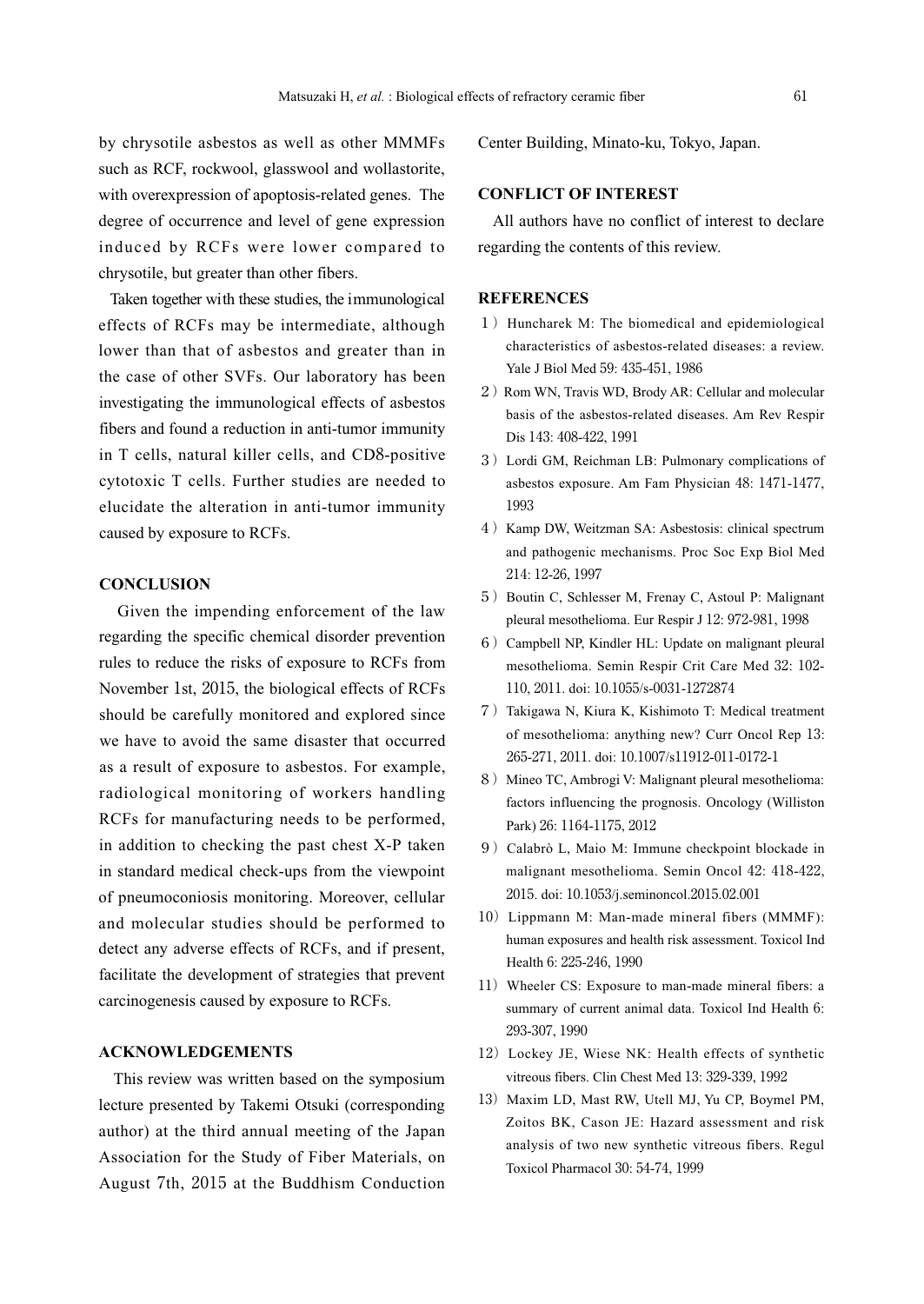- 14) Maxim LD, Kelly WP, Walters T, Waugh R: A multiyear workplace-monitoring program for refractory ceramic fibers. Regul Toxicol Pharmacol. 20: S200-215, 1994
- 15) Mast RW, Maxim LD, Utell MJ, Walker AM: Refractory ceramic fiber: toxicology, epidemiology, and risk analyses--a review. Inhal Toxicol 12: 359-399, 2000
- 16) Centers for Disease Control and Prevention (CDC). The National Institute for Occupational Safety and Health (NIOSH). Criteria for a Recommended Standard: Occupational Exposure to Refractory Ceramic Fibers http://www.cdc.gov/niosh/docs/2006-123/pdfs/2006- 123.pdf
- 17) Muhle H, Kyle Steenland K: Refractory ceramic fibres (RCF). IARC Monographs 81. Lyon, France, IARC press. 2002
- 18) http://www.mhlw.go.jp/file/05-Shingikai-11201000-Roudoukijunkyoku-Soumuka/01.pdf (in Japanese)
- 19) Bender JR, Hadley JG: Glass fiber manufacturing and fiber safety: the producer's perspective. Environ Health Perspect 102: 37-40, 1994
- 20) Davis JM: The role of clearance and dissolution in determining the durability or biopersistence of mineral fibers. Environ Health Perspect 102: 113-117, 1994
- 21) Hesterberg TW, Hart GA: Synthetic vitreous fibers: a review of toxicology research and its impact on hazard classification. Crit Rev Toxicol 31: 1-53, 2001
- 22) Zoitos BK, De Meringo A, Rouyer E, *et al.*: In vitro measurement of fiber dissolution rate relevant to biopersistence at neutral pH: An interlaboratory round robin. Inhal Toxicol 9: 525-540, 1997
- 23) Davis JMG, Addison J, Bolton RE, Donaldson K, Jones AD, Wright A: The pathogenic effects of fibrous ceramic aluminum silicate glass administered to rats by inhalation and peritoneal injection. *In* Biological effects of man-made mineral fibers. Proceedings of a WHO/ IARC Conference. Vol. 2. Copenhagen, Denmark: WHO/ IARC, Lyon, France, IARC press. 1984, pp 303-322
- 24) Pott F, Ziem U, Reiffer FJ, Huth F, Ernst H, Mohr U: Carcinogenicity studies of fibres, metal compounds, and some other dusts in rats. Exp Pathol 32: 129-152, 1987
- 25) Smith DM, Ortiz LW, Archuleta RF, Johnson NF: Longterm health effects in hamsters and rats exposed chronically to manmade vitreous fibres. Ann Occup Hyg 31: 731-754, 1987
- 26) Wagner JC, Berry G, Timbrell V: Mesotheliomata in rats after inoculation with asbestos and other minerals. Br J

Cancer 28: 173-185, 1973

- 27) Mast RW, McConnell EE, Anderson R, Chevalier J, Kotin P, Bernstein DM, Thevenaz P, Glass LR, Miiller WC, Hesterberg TW: Studies on the chronic toxicity (inhalation) of four types of refractory ceramic fiber in male Fischer 344 rats. Inhal Toxicol 7: 425-467, 1995
- 28) Mast RW, McConnell EE, Hesterberg TW, Chevalier J, Kotin P, Thevenaz P, Bernstein DM, Glass LR, Miiller WC, Anderson R: Multiple-dose chronic inhalation toxicity study of size-separated kaolin refractory ceramic fiber in male Fischer 344 rats. Inhal Toxicol 7: 469-502, 1995
- 29) McConnell EE, Mast RW, Hesterberg TW, Chevalier J, Kotin P, Bernstein DM, Thevanaz P, Glass LR, Anderson R: Chronic inhalation toxicity of a kaolin-based refractory ceramic fiber in Syrian golden hamsters. Inhal Toxicol 7:503-532, 1995
- 30) Utell MJ, Maxim LD: Refractory ceramic fiber (RCF) toxicity and epidemiology: a review. Inhal Toxicol 22: 500-521, 2010. doi: 10.3109/08958370903521224
- 31) Lemasters GK, Lockey JE, Levin LS, McKay RT, Rice CH, Horvath EP, Papes DM, Lu JW, Feldman DJ: An industry-wide pulmonary study of men and women manufacturing refractory ceramic fibers. Am J Epidemiol 148: 910-919, 1998
- 32) Alfonso HS, Fritschi L, de Klerk NH, Olsen N, Sleith J, Musk AW: Effects of asbestos and smoking on the levels and rates of change of lung function in a crocidolite exposed cohort in Western Australia. Thorax 59: 1052- 1056, 2004
- 33) Cerná S, Hurbánková M, Kováciková Z, Beno M, Wimmerová S: Lung cytotoxicity of combined exposure to refractory ceramic fibres and cigarette smoke. Biomed Pap Med Fac Univ Palacky Olomouc Czech Repub 149: 381-384, 2005
- 34) Lockey JE, LeMasters GK, Levin L, Rice C, Yiin J, Reutman S, Papes D: A longitudinal study of chest radiographic changes of workers in the refractory ceramic fiber industry. Chest 121: 2044-2051, 2002
- 35) Lockey J, Lemasters G, Rice C, Hansen K, Levin L, Shipley R, Spitz H, Wiot J: Refractory ceramic fiber exposure and pleural plaques. Am J Respir Crit Care Med 154: 1405-1410, 1996
- 36) Greim H, Utell MJ, Maxim LD, Niebo R: Perspectives on refractory ceramic fiber (RCF) carcinogenicity: comparisons with other fibers. Inhal Toxicol 26: 789-